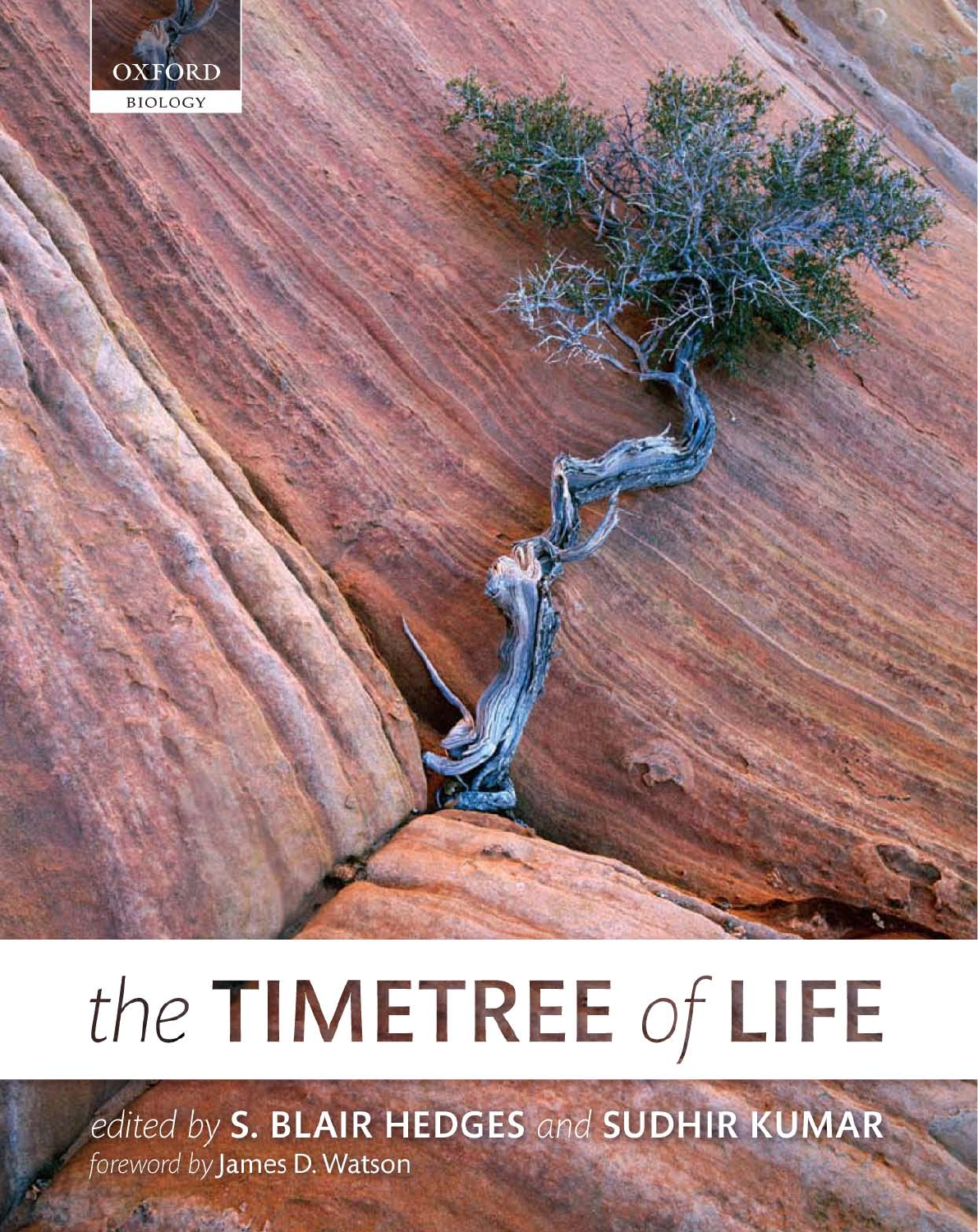## **Lungfishes (Dipnoi)**

#### *Matthew P. Heinicke*a,*\*, Jennifer M. Sander*<sup>b</sup>*, and S. Blair Hedges*<sup>a</sup>

a Department of Biology, 208 Mueller Laboratory, Pennsylvania State University, University Park, PA 16802-5301, USA; <sup>b</sup>Department of Evolution, Ecology, and Organismal Biology, Ohio State University, Columbus, OH 43210-1293, USA

\*To whom correspondence should be addressed (mph177@psu.edu)

### Abstract

Lungfishes (Subclass Dipnoi) number only six species in three families, but are an important group of vertebrates because of their close relationship to tetrapods. Phylogenetic analyses of morphological and molecular data agree that African lungfishes (Protopteridae) and South American Lungfish (Lepidosirenidae) are closest relatives. Molecular clock analyses suggest that the divergence of these families from the Ceratodontidae (e.g., Australian Lungfish) occurred in the Permian 277 (321-234) million years ago (Ma). The divergence of South American and African lungfishes was in the early Cretaceous, 120 (165–94) Ma, and was probably related to the breakup of Gondwanaland.

The six species of lungfish are the living representatives of the Subclass Dipnoi. These species are divided into two suborders (Lepidosirenoidei and Ceratodontoidei) and three families (Lepidosirenidae, Protopteridae, Ceratodontidae) (*1*). Several additional families are known from fossils extending back to the Devonian (416– 359 Ma). Lungfishes comprise one of three extant groups of Sarcopterygii, along with tetrapods and coelacanths (*1*). Living species are characterized by stocky, eellike bodies and fleshy fins without spines or rays. The paired pectoral and pelvic fins are paddle-like in the Australian Lungfish (Ceratodontidae) and whiplike in the African and South American lungfishes (Protopteridae and Lepidosirenidae). All extant species of lungfish are obligate air-breathers, and the African and South American lungfishes have the ability to aestivate during periods of drought (for months at a time in the case of African lungfishes) (1). The Australian Lungfish, *Neoceratodus* (Fig. 1), is a riverine species able to tolerate water with low oxygen content, not unlike many ray-finned fishes with the ability to breathe air, but does not aestivate. Extant lungfishes are intolerant of marine conditions, and are restricted to freshwater habitats, as were most Mesozoic lungfishes (2). Paleozoic lungfishes included numerous marine representatives, however, and the group may have originally been marine (*3*). Here, the relationships of the three living families of lungfishes are reviewed and the first estimates of divergence times are presented based on analyses of published sequence data.

The fossil record of lungfishes is moderately complete. Tooth plates and scales are well represented, but skeletal material is relatively rare (*2*, *4*). In addition to these remains, fossilized burrows are known (*5*), some harboring skeletal remains. The earliest fossils of sarcoptery gians on the lungfish lineage (rather than tetrapod or coelacanth lineage) are from the Devonian (*6*). True members of the Subclass Dipnoi also appear in the Devonian, and the peaks of diversity of Dipnoi were in the Devonian and Triassic (251-200 Ma) (6). These early lungfishes represent extinct groups, and the living families appear later in the fossil record. The three extant families are all known from the Cretaceous (146–66 Ma) (as fossils



Fig. 1 An Australian Lungfish (Neoceratodus forsteri). Credit: J. Joss.

M. P. Heinicke, J. M. Sander, and S. B. Hedges. Lungfishes (Dipnoi). Pp. 348-350 in *The Timetree of Life*, S. B. Hedges and S. Kumar, Eds. (Oxford University Press, 2009).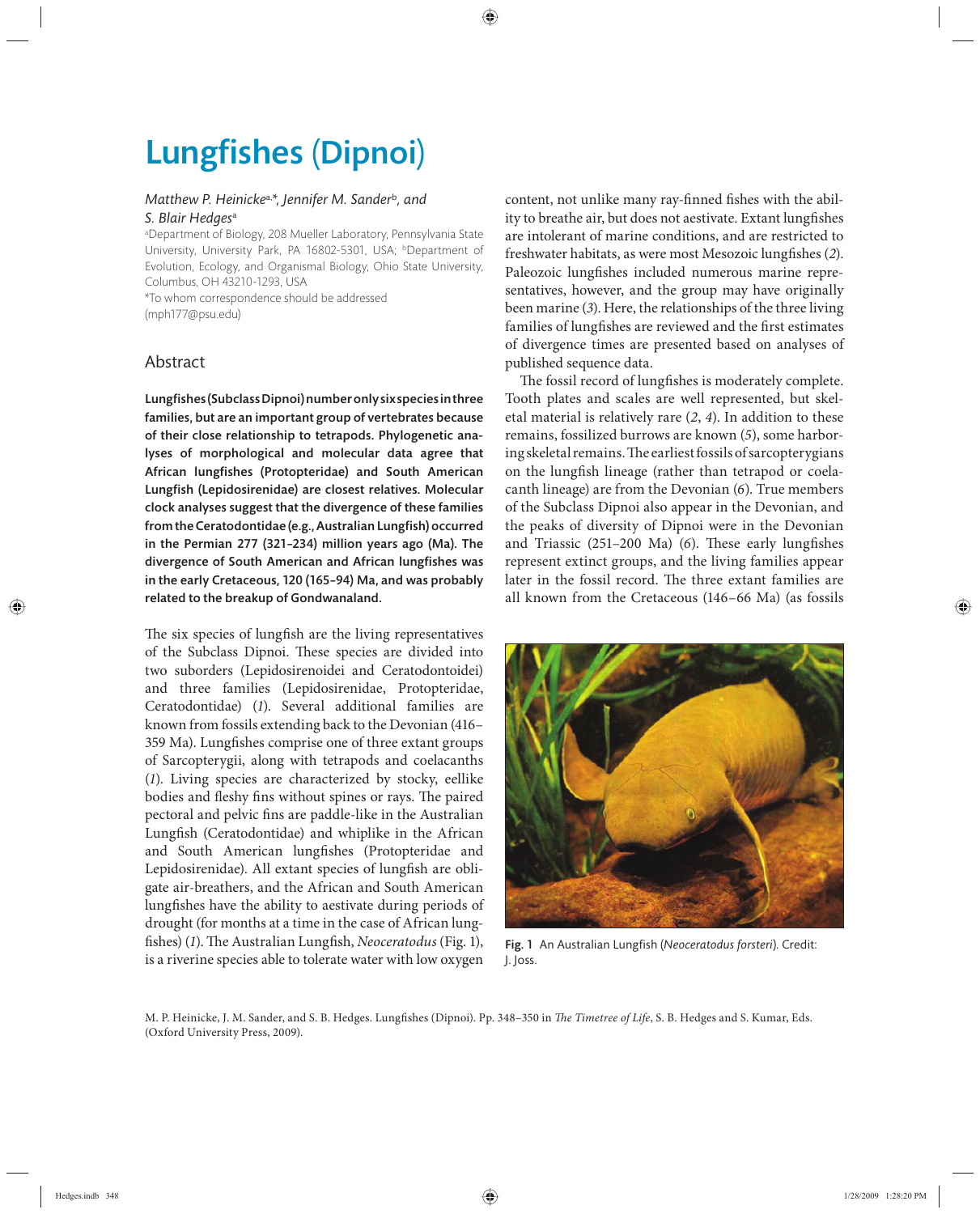

Fig. 2 A timetree of lungfishes. Divergence times are from Table 1. Abbreviations: Ng (Neogene), P (Permian), Pg (Paleogene), and PZ (Paleozoic).

of the three modern genera) (*7–9*). Ceratodontidae has been suggested to extend back to the Triassic (251–200 Ma), depending on how fossil taxa are allocated (*6, 7*). Species diversity declined in the Cenozoic, although several extinct species, including some in extinct genera, occur as late as the Pleistocene (1.81–0.01 Ma) (*7*).

The phylogenetic relationships of the living lungfish families are not controversial. It is universally accepted that Dipnoi is monophyletic, and that within Dipnoi the African and South American lungfishes (Protopteridae and Lepidosirenidae) are closest relatives. They share numerous anatomical characters, including external larval gills, fin shape, and two-lobed lungs (1), and are in fact often grouped together in the Family Lepidosirenidae. These relationships are strongly supported by both morphological cladistic (*10, 11*) and molecular studies, including molecular studies employing nuclear or mitochondrial data (*12–16*). Molecular data also support the monophyly of Protopteridae, the only family that includes more than one living species (*17*).

There have been no published molecular timing analyses among the three families of lungfish. Therefore, we conducted two molecular clock analyses using published sequence data and the Bayesian program Multidivtime (18). One analysis includes all families and uses published *RAG1* and *RAG2* nucleotide sequences from another study (12). The other analysis includes only Lepidosirenidae and Protopteridae, but uses amino acid data for six genes (*RAG1*, *RAG2*, *TPI*, *GAG*, *ALDc*, and *GAD65*) from three studies (*12, 19, 20*). Methodology is as described elsewhere (*21*). Several vertebrate outgroups are included in both analyses for calibration purposes (*Mus*, *Oryctolagus*, *Homo*, *Gallus*, *Xenopus*, *Danio*, and *Carcharhinus*/*Triakis* in the two-gene set; *Mus*, *Homo*, *Gallus*, *Danio* in the six-gene set), although these do not appear in the timetree.

Seven minimum and three maximum constraints were used in the two-gene data set, based on fossil data obtained from the literature (6, 7, 9, 22, 23). These include the divergence of Lepidosirenidae and Protopteridae (minimum, 92.7 Ma); the divergence of Lepidosirenoidei and Ceratodontoidei (minimum, 199 Ma); the divergence of primates and rodents (minimum, 62 Ma); the divergence of mammals and birds (minimum, 312 Ma, maximum, 370 Ma); the divergence of amniotes and amphibians (minimum, 330 Ma, maximum, 370 Ma); the divergence of tetrapods and lungfish (minimum, 404 Ma); and the divergence of ray-finned and lobe-finned fishes (minimum, 416 Ma, maximum, 495 Ma). For the six-gene data set, only the primate/rodent and mammal/ bird divergences were used. The following Multidivtime parameters were employed in both analyses: rttm (450), rttmsd (100), bigtime (3000). For the two-gene analysis, rtrate was set at 0.001, rtratesd at 0.0005, brownmean at 0.0025, and brownsd at 0.0025. For the six-gene analysis, these values were 0.04, 0.04, 0.001, and 0.001, respectively.

The results of both analyses for the Protopteridae/ Lepidosirenidae divergence are similar, with confidence intervals that broadly overlap (Table 1). The timetree (Fig. 2) shows that the African and South American lungfishes diverged in the early Cretaceous, 120 (165-94) Ma. This date agrees well with the fossil evidence, as it is not substantially earlier than the earliest fossils of African lungfish that appear beginning in the Cenomanian stage of the Cretaceous (100-93 Ma) (9). The divergence between these two families and Ceratodontidae occurs much earlier, in the Permian, 277 (321-234) Ma. This date also agrees well with the fossil record, as putative ceratodontids are known from the Triassic, and several other Triassic genera of dipnoans are thought to be more closely related to lepidosirenoid lungfishes (2, 6, 7).